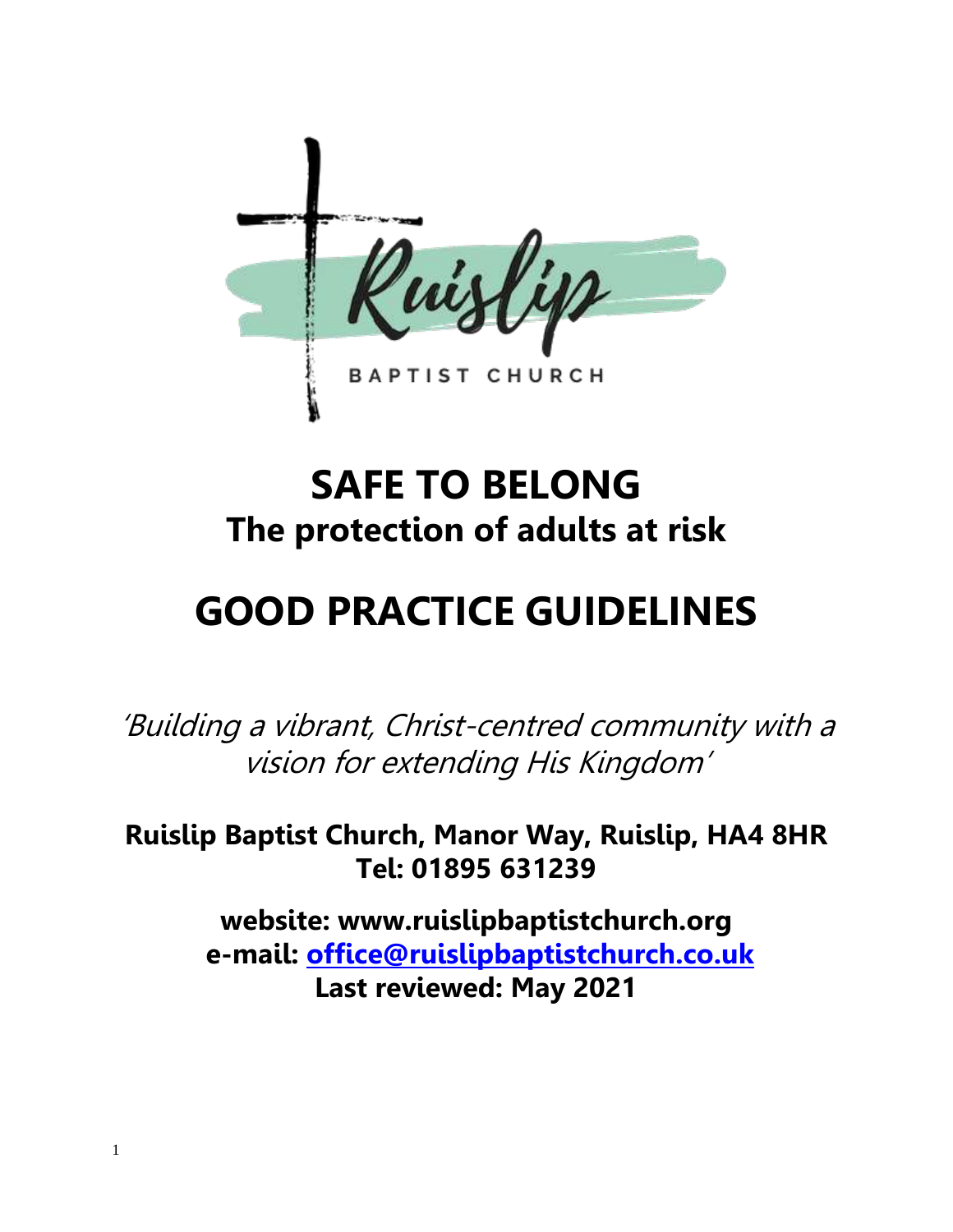## **GOOD PRACTICE GUIDELINES**

As a church we have a collective duty to protect and safeguard the welfare of adults at risk that we come into contact with.

This booklet sets out guidelines for good working practices, and addresses the most common concerns and questions for those working with adults at risk.

Ruislip Baptist Church's Safe to Belong procedures are available in hard copy (via the Church Office) or can be read or downloaded from the RBC website.

## **KEY PEOPLE**

Leaders and volunteer workers are not expected to take responsibility for making decisions or to act alone. The following people can be contacted to discuss any concerns with. They will provide advice or refer to outside agencies (social services, police) when appropriate.

**Derek Page** - Senior Minister Contact Number: Church Office: 01895 631239 **Barry Dore** – Assistant Minister Contact Number: Church Office: 01895 631239 **Jill Durn** – Pastoral Coordinator Contact Number: Church Office: 01895 631239 **Jane Golden –** Designated Person with Safeguarding expertise Contact Number: Church Office: 01895 631239 **Helen Yarrow** – Deputy Designated Person with Safeguarding expertise Special Needs Co-ordinator and DBS administrator Contact Number: 07898 253854 **Regional Minister –** LBA (London Baptist Association) Contact Number: Baptist Union: 020 769 5592 **Due Diligence Checking -** (Company managing our DBS checks) Contact Number: 0845 644 3298 or 01162 603055

If you have any questions, please ask one of these people.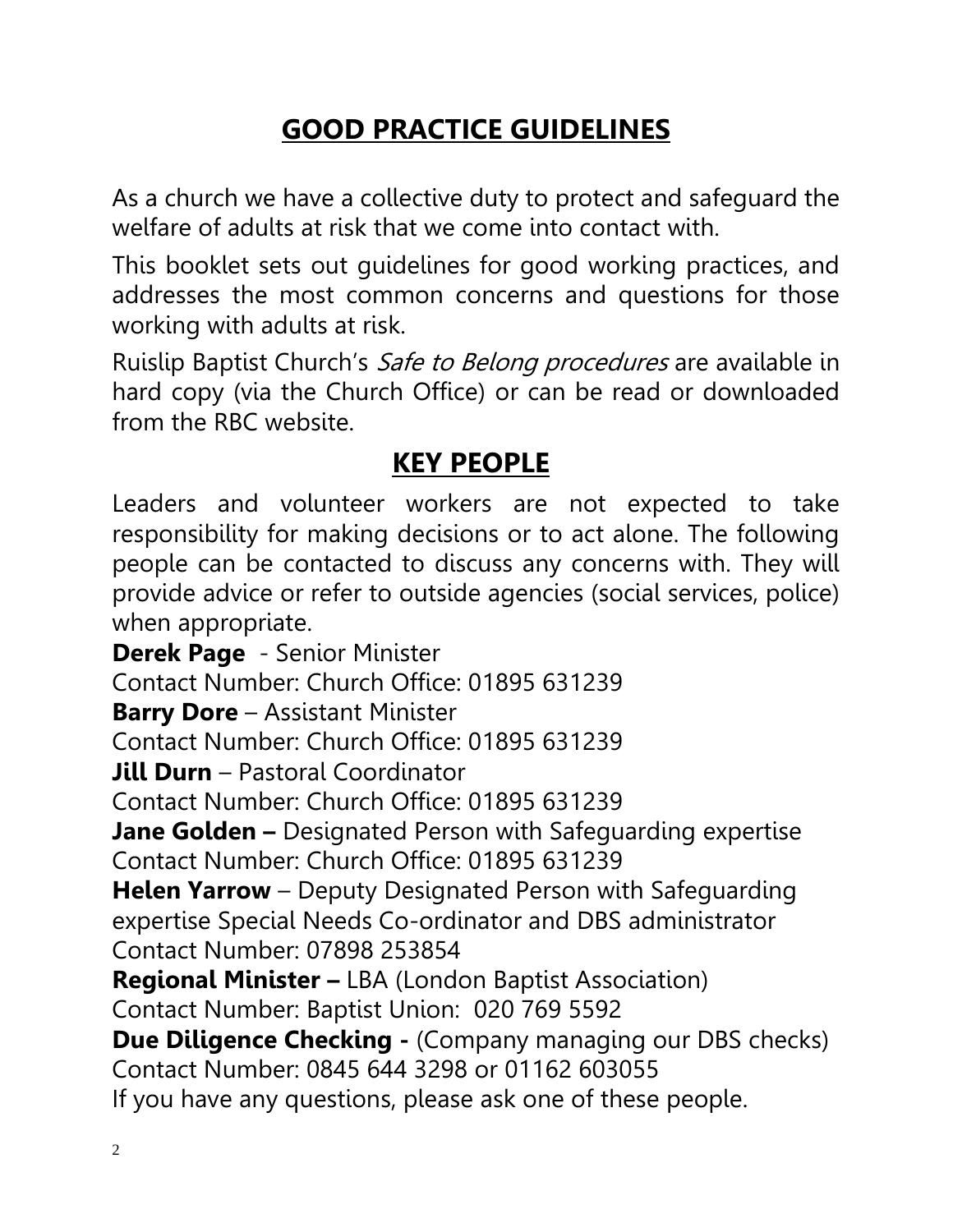## **WHO ARE ADULTS AT RISK?**

The term **'adult at risk'** has replaced the previously used 'vulnerable adult', focusing on the situation rather than the characteristics of the adult themselves. The label 'vulnerable adult' may wrongly imply that some of the fault for any abuse lies with the abused adult.

There is no standard single definition for an adult at risk, so for our policy we are using the following definition as recommended by the Baptist Union:

**Any adult aged 18 or over who due to disability, mental function, age, illness or traumatic circumstances may not be able to take care or protect themselves against the risk of significant harm, abuse, bullying, harassment, mistreatment or exploitation.**

Some adults might be more at risk than others, and there are some times in life where risks may increase. Some of these circumstances may include:

- Learning, sensory or physical disability
- Old age and frailty
- Mental health problems
- Dementia or confusion
- Learning, sensory and physical disability
- Illness
- Addiction or dependence on alcohol, drugs or medication
- Bereavement
- Past abuse or trauma
- English is not their first language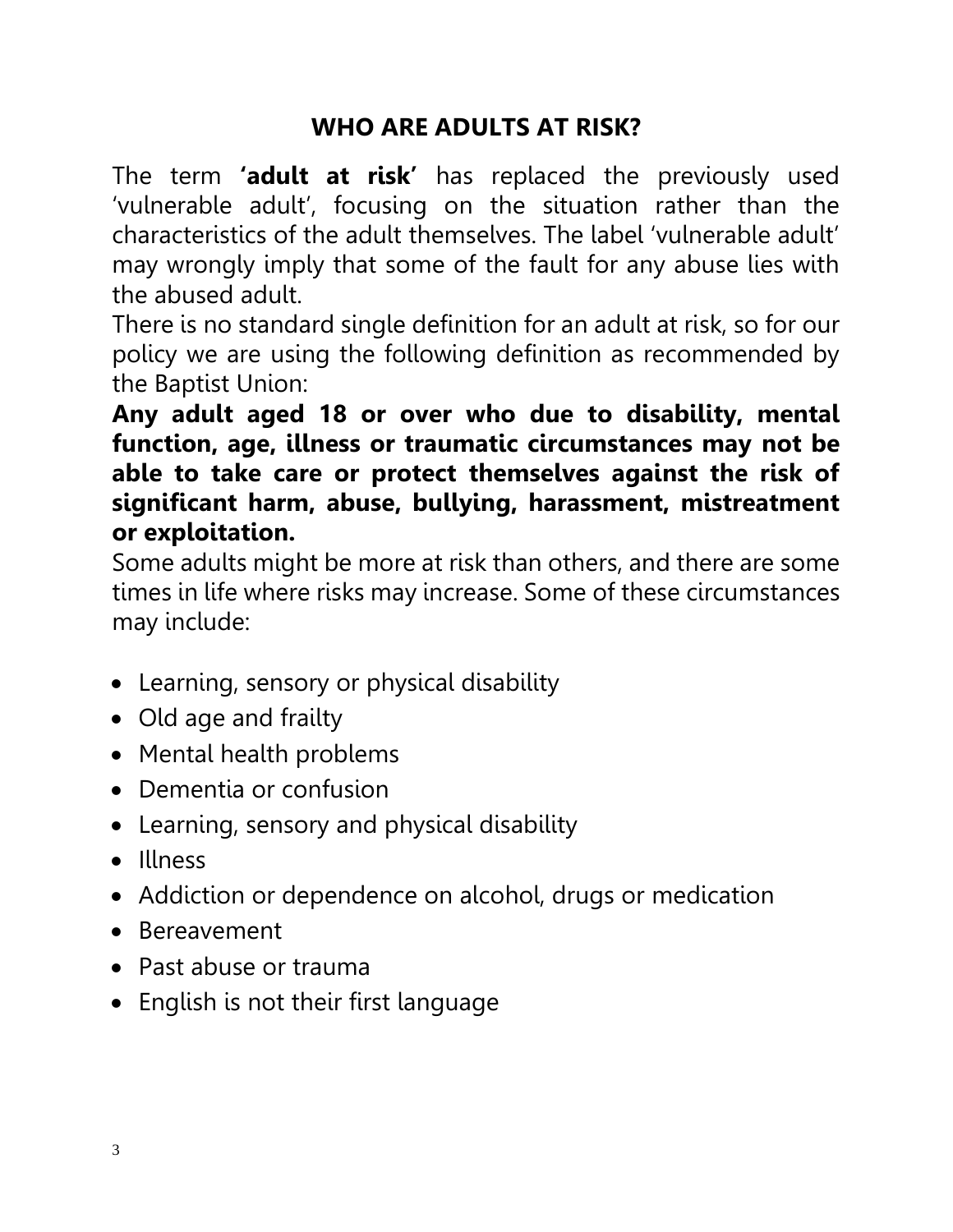## **GOOD PRACTICE GUIDELINES**

#### **Guidelines for appointing volunteers working with adults at risk.**

Anyone new working with adults at risk or in a group in which there might be adults at risk will be asked to complete an application form and supply two references, one of which should be from someone not connected with Ruislip Baptist Church. The final decision with regard to their appointment will be made by a member of the Ministry Team. In accordance with our church constitution any leader of a group must be a church member.

Anyone working regularly with adults at risk or in a group where there might be adults at risk must complete an Enhanced DBS form. For guidance in completing a form contact the DBS administrator.

#### **Regulated activities**

There are six regulated activities which require a worker to have an Enhanced DBS check with a barred list check. They are:

#### 1. **Providing personal care**

Anyone who assists with activities such as drinking, eating, going to the toilet, etc.

Anyone who prompts and supervises activities such as drinking, eating, going to the toilet, etc, as the adult cannot make the decision to do so themselves.

Anyone who trains, instructs or offers advice on the above because of an adult's age, illness or disability.

#### 2. **Assistance with cash, bills and/or shopping**

Anyone who assists in managing an adult's cash, paying their bills or shopping on their behalf.

## 3. **Assistance in the conduct of a person's own affairs**

Anyone who provides assistance in the conduct of an adult's own affairs, for example, lasting or enduring powers of attorney.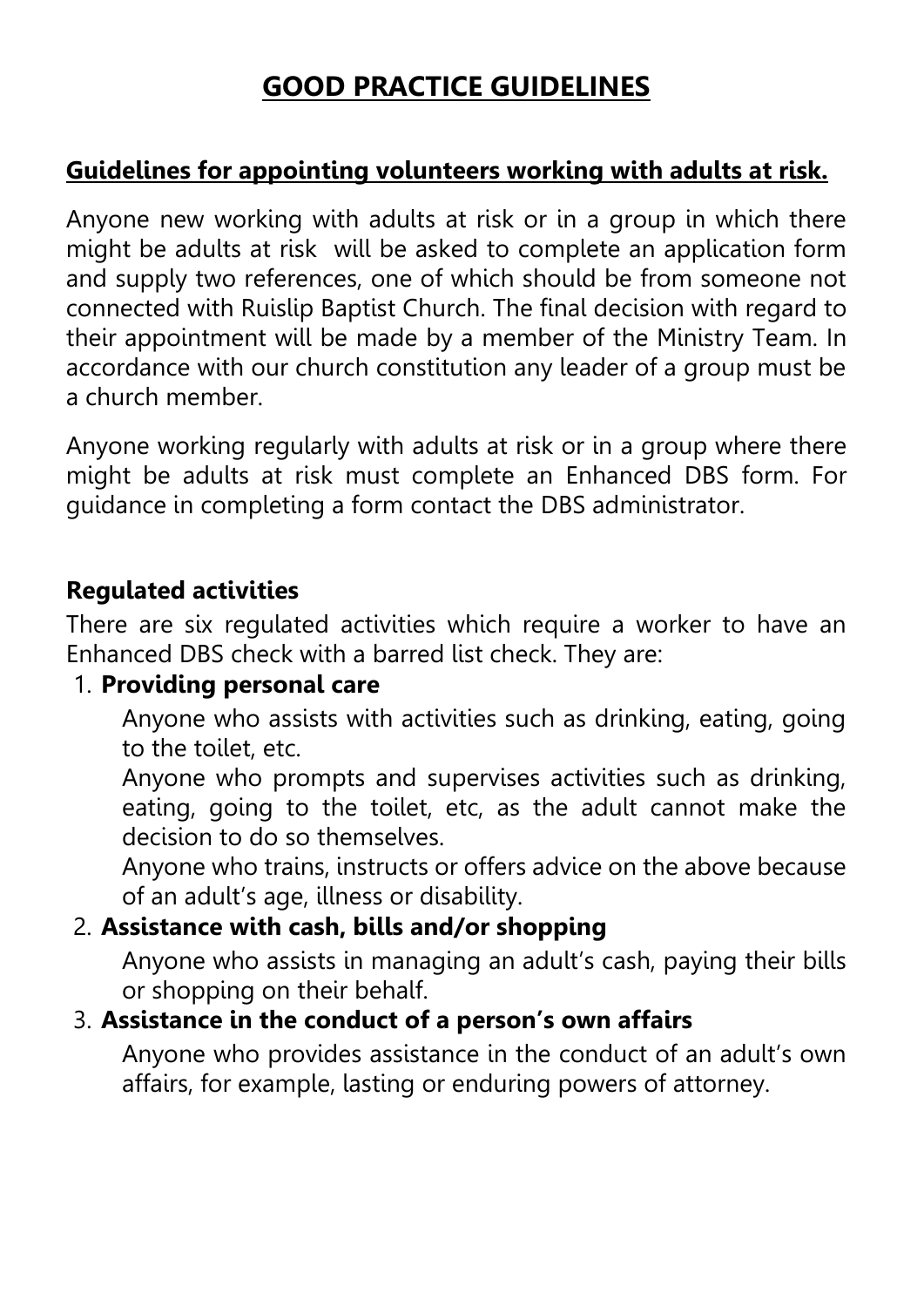## 4. **Conveying**

Anyone who transports an adult to, from or between places where they receive health, personal or social care (this does not include transporting people to and from church).

## 5. **Providing healthcare**

Any healthcare professional providing healthcare to an adult.

## 6. **Providing social work**

Anyone who provides social care.

Volunteers at Lunch Clubs or social activities provided for the elderly are not likely to meet the definition of regulated activity with adults at risk, unless they are providing physical assistance with eating, drinking or going to the toilet.

More detailed information, guidance and advice relating to Safe to Belong can be found in our procedures.

Our procedures cover the following areas:

## 1. **Safeguarding in context:**

What is safeguarding, The theology of safeguarding.

## 2. **The Safe to Belong policy:**

What is Safe to Belong, Who is this document for, Who are adults at risk.

## 3. **Recognising abuse:**

What is abuse, Where could abuse happen.

## 4. **Types of abuse:**

Types of abuse, other forms of abuse.

## 5. **How to respond to abuse or concerns:**

Responding to abuse, Communication difficulties, Summary, Statutory authorities, Safeguarding incident form, Mental capacity, What if the adult doesn't want help?, What happens next.